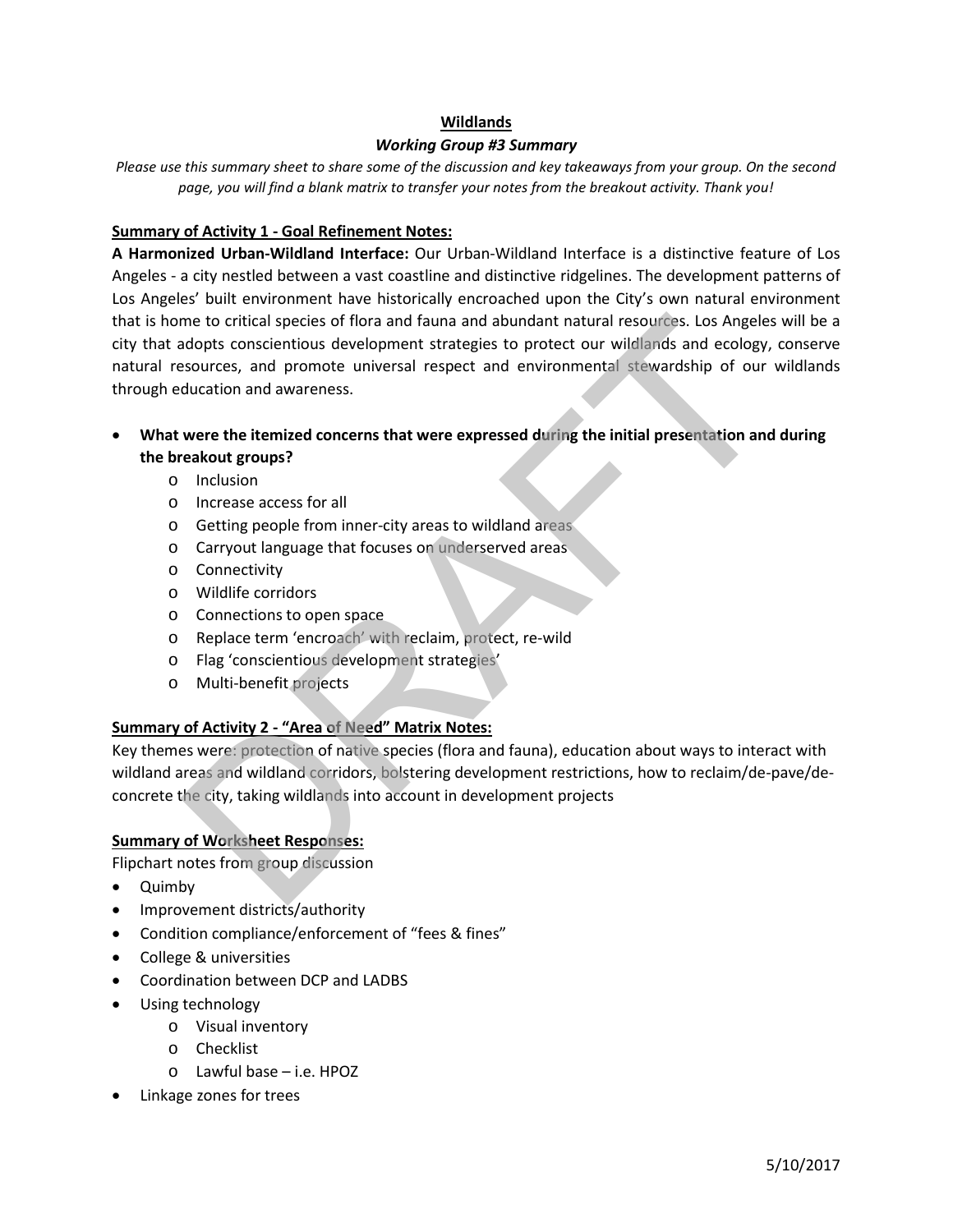- Park/open space in lieu of fees or build park before development
- Fold into CAP improvement:
	- o permeable surface
	- o ordinance
	- o technology
		- **•** counter
		- **I** internal projects
- retrofit school playgrounds for joint use, adding permeable surfaces
- Trail management plans
	- o Apps/technology/social media Apps/technology/social media<br>
	Viewing decks<br>
	Active/pro-active management<br>
	Closing trails<br>
	The Construction and Enforce Construction<br>
	The Constrainer domain<br>
	Lack of funding<br>
	Quimby fees a source?<br>
	Education, schools<br>
	Educ
	- o Viewing decks
	- o Active/pro-active management
	- o Closing trails
- Buffers for trails
- Reclaim land
	- o Eminent domain
	- o Lack of funding
	- o Quimby fees a source?
- Trash management in wildlands
	- o Education, schools
	- o Messaging, PSA's
- Maintenance of wildlands
- Volunteers/ambassadors, docents
- 75% of the city is non-permeable
- Urban wildlife and water issues
- Human impact on urban wildlife